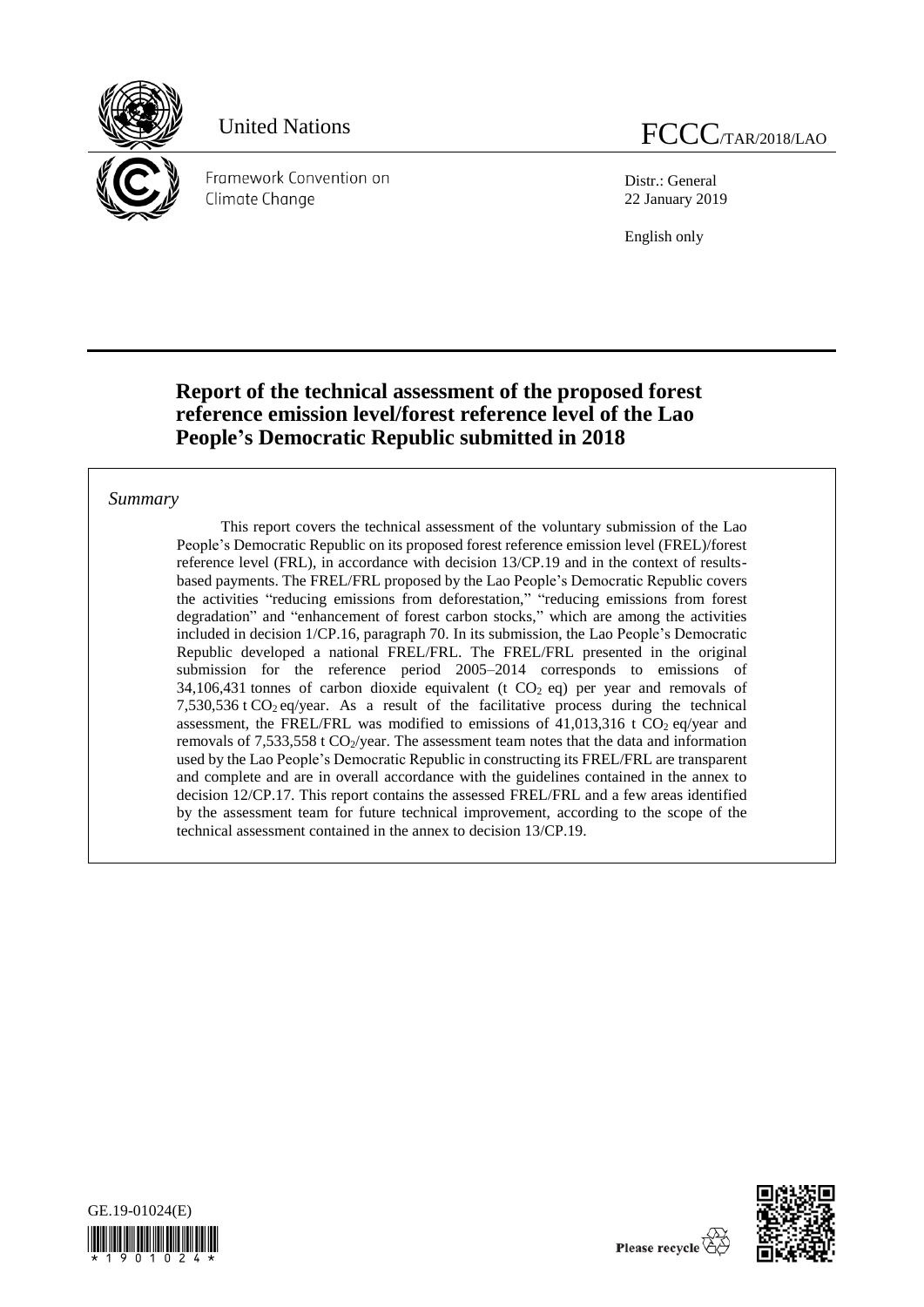# Contents

|       |                                                                                                                                                                             | Paragraphs | Page           |
|-------|-----------------------------------------------------------------------------------------------------------------------------------------------------------------------------|------------|----------------|
| I.    |                                                                                                                                                                             | $1 - 10$   | 3              |
|       | А.                                                                                                                                                                          | $1 - 5$    | 3              |
|       | Proposed forest reference emission level/forest reference level<br><b>B.</b>                                                                                                | $6 - 10$   | $\overline{4}$ |
| II.   | Data, methodologies and procedures used in the construction of the proposed                                                                                                 | $11 - 37$  | 5.             |
|       | How each element in the annex to decision $12/CP.17$ was taken into<br>account in the construction of the forest reference emission level/forest                            | $0-0$      | 5.             |
| III.  |                                                                                                                                                                             | $0-0$      | 11             |
| Annex | Summary of main features of the proposed forest reference emission level/forest<br>reference level based on information provided by the Lao People's Democratic<br>Republic |            | 15             |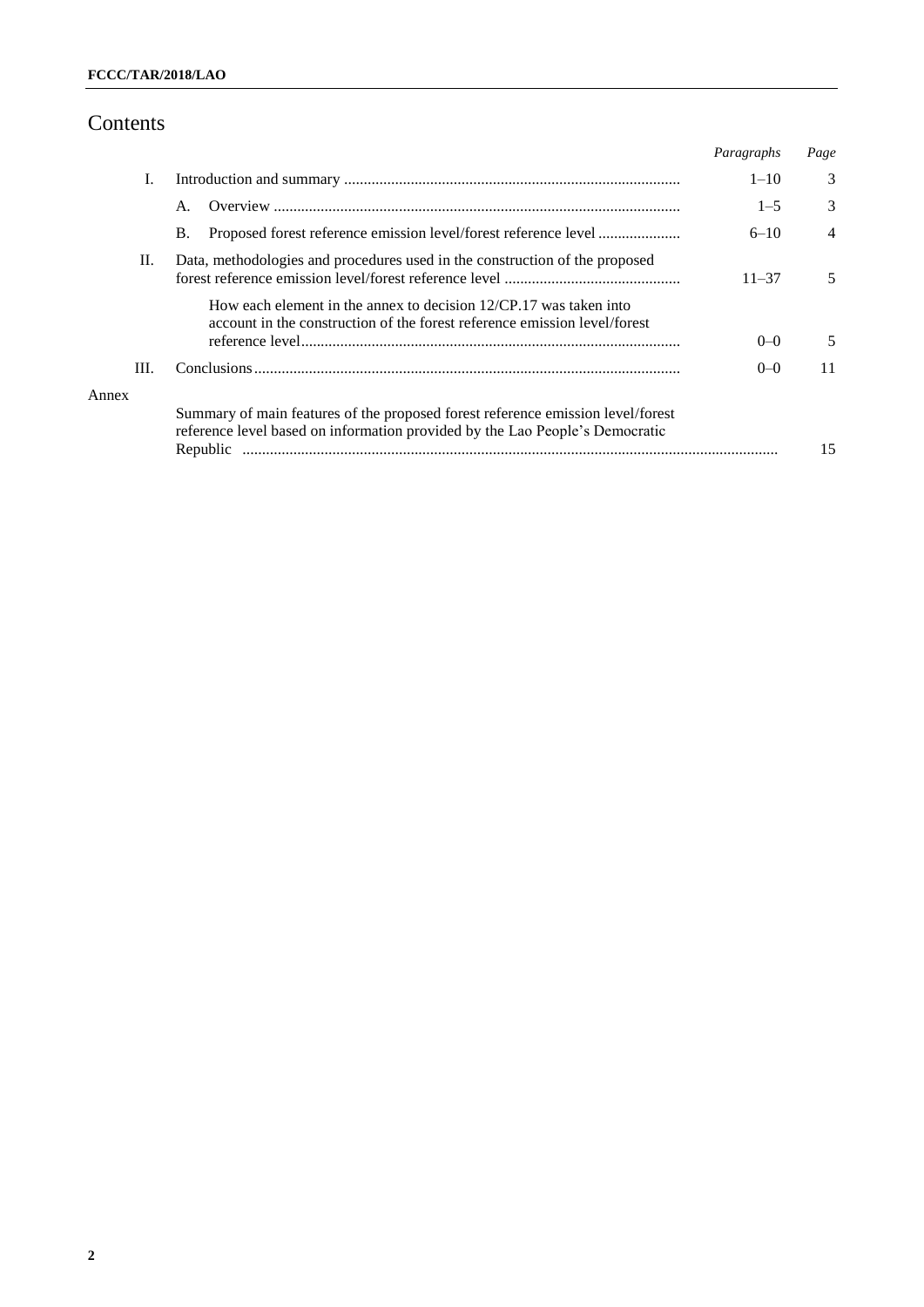## **I. Introduction and summary**

### **A. Overview**

1. This report covers the technical assessment (TA) of the submission of the Lao People's Democratic Republic on its proposed forest reference emission level (FREL)/forest reference level  $(FRL)$ ,<sup>1</sup> submitted on 5 January 2018 in accordance with decisions  $12/CP.17$ and 13/CP.19. The TA took place (as a centralized activity) from 19 to 23 March 2018 in Bonn, Germany, and was coordinated by the UNFCCC secretariat.<sup>2</sup> The TA was conducted by two land use, land-use change and forestry experts from the UNFCCC roster of experts<sup>3</sup> (hereinafter referred to as the assessment team (AT)): Mr. Emil Cienciala (Czechia) and Mr. Javier Fernandez (Costa Rica). In addition, Mr. Thiago de Araújo Mendes (Brazil), an expert from the Consultative Group of Experts on National Communications from Parties not included in Annex I to the Convention, participated as an observer<sup>4</sup> during the centralized activity in Bonn. The TA was coordinated by Mr. Nalin Srivastava (UNFCCC secretariat).

2. In response to the invitation of the Conference of the Parties (COP) and in accordance with the provisions of decision 12/CP.17, paragraphs 7–15, and its annex, the Lao People's Democratic Republic submitted its proposed FREL/FRL on a voluntary basis. The proposed  $FREL/FRL$  is one of the elements<sup>5</sup> to be developed in the implementation of the activities referred to in decision 1/CP.16, paragraph 70. The COP decided that each submission of a proposed FREL/FRL, as referred to in decision 12/CP.17, paragraph 13, shall be subject to a TA in the context of results-based payments, pursuant to decision 13/CP.19, paragraphs 1 and 2, and decision 14/CP.19, paragraphs 7 and 8.

3. The objective of the TA was to assess the degree to which the information provided by the Lao People's Democratic Republic was in accordance with the guidelines for submissions of information on FRELs/FRLs <sup>6</sup> and to offer a facilitative, non-intrusive, technical exchange of information on the construction of the FREL/FRL, with a view to supporting the capacity of the Lao People's Democratic Republic for the construction and future improvement of its FREL/FRL, as appropriate.<sup>7</sup>

4. The TA of the FREL/FRL submitted by the Lao People's Democratic Republic was undertaken in accordance with the guidelines and procedures for the TA of submissions from Parties on proposed FRELs and/or FRLs as contained in the annex to decision 13/CP.19. This report on the TA was prepared by the AT following the guidelines and procedures in the same decision.

5. Following the process contained in those guidelines and procedures, a draft version of this report was communicated to the Government of the Lao People's Democratic Republic. The facilitative exchange during the TA allowed the Lao People's Democratic Republic to provide clarifications and additional information, which were considered by the AT in the preparation of this report.<sup>8</sup> As a result of the facilitative interactions with the AT during the TA, the Lao People's Democratic Republic provided a modified version of its FREL/FRL submission on 28 May 2018, which took into consideration the technical inputs of the AT. The modifications improved the clarity and transparency of the submitted FREL/FRL, altering the approach used to construct the proposed FREL/FRL. This TA report was prepared in the context of the modified FREL/FRL submission. The modified submission, containing the assessed FREL/FRL, and the original submission are available on the UNFCCC website.<sup>9</sup>

1

<sup>&</sup>lt;sup>1</sup> The submission of Lao People's Democratic Republic is available at [http://unfccc.int/8414.](http://unfccc.int/8414)

<sup>2</sup> Decision 13/CP.19, annex, paragraph 7.

<sup>3</sup> Decision 13/CP.19, annex, paragraphs 7 and 9.

<sup>4</sup> Decision 13/CP.19, annex, paragraph 9.

 $5$  Decision 1/CP.16, paragraph 71(b).

<sup>6</sup> Decision 12/CP.17, annex.

<sup>&</sup>lt;sup>7</sup> Decision 13/CP.19, annex, paragraph 1(a) and (b).

<sup>8</sup> Decision 13/CP.19, annex, paragraphs 1(b), 13 and 14.

<sup>&</sup>lt;sup>9</sup> [http://unfccc.int/8414.](http://unfccc.int/8414)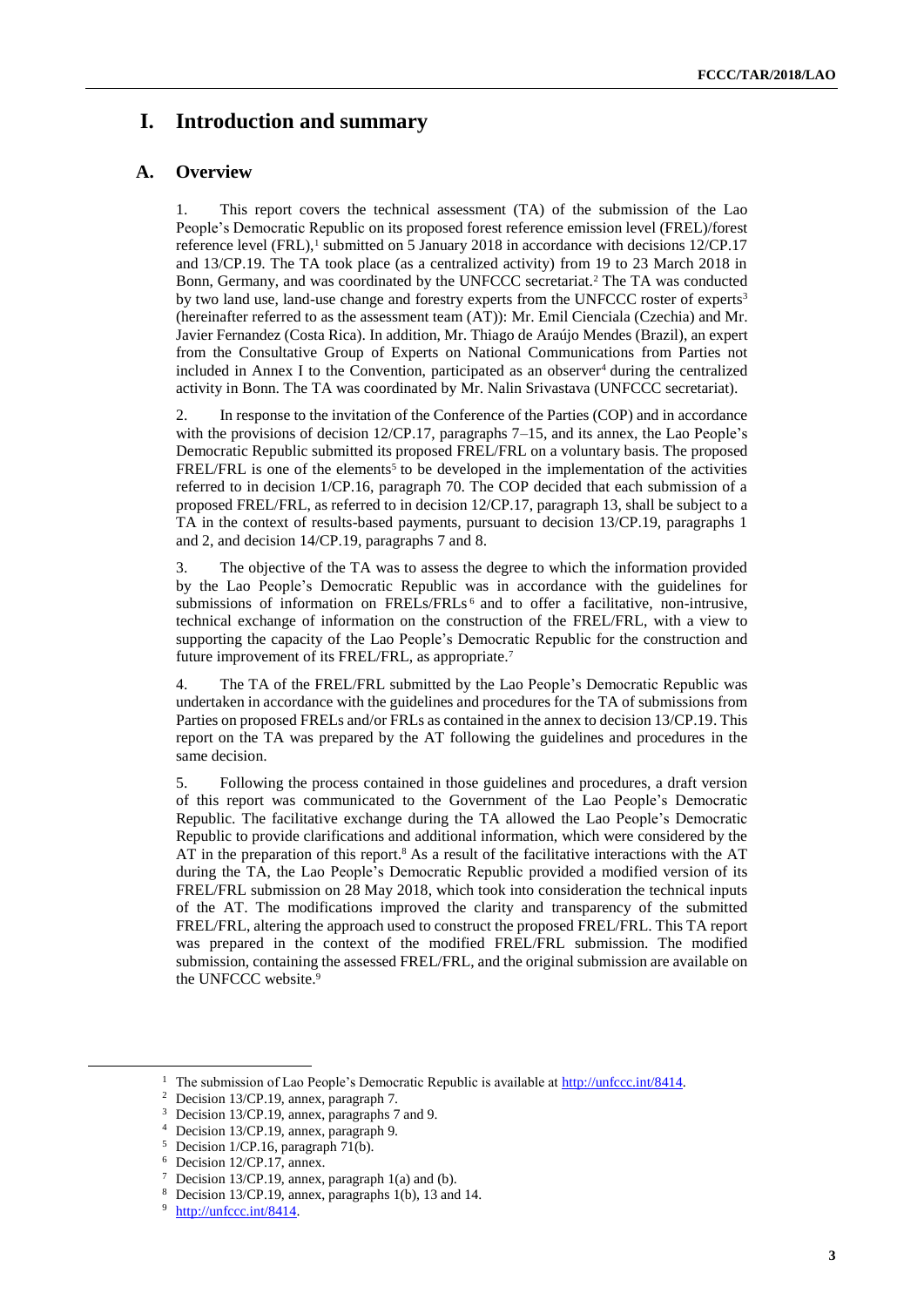### **B. Proposed forest reference emission level/forest reference level**

6. The national FREL/FRL proposed by the Lao People's Democratic Republic for the historical reference period 2005–2014 is the annual average of the carbon dioxide  $(CO_2)$ emissions and removals associated with deforestation, degradation and enhancement of forest carbon stocks. The Lao People's Democratic Republic proposed separate FREL/FRL values for emissions and removals. The values are the historical average of emissions and removals, respectively. The Lao People's Democratic Republic has defined deforestation as "a change of a forest land stratum to a non-forest land stratum" and degradation as "a change within forest land strata from a higher biomass stratum to lower biomass stratum". Enhancement of forest carbon stocks covers forest restoration and reforestation. The Lao People's Democratic Republic has defined forest restoration as "a change within forest land stratum from a lower biomass stratum to a higher biomass stratum" and reforestation as "a change of non-forest stratum to forest land strata". The activity data (AD) used in constructing the FREL/FRL were derived from three "forest type maps" (which are a combination of land-use and landcover maps) for the years 2005, 2010 and 2015 and information derived from the second national forest inventory (NFI) of the Lao People's Democratic Republic conducted during the period 2015–2017. The emission factors were derived using data from the Lao People's Democratic Republic's second NFI together with the default parameters from the Intergovernmental Panel on Climate Change (IPCC) *2006 IPCC Guidelines for National Greenhouse Gas Inventories* (hereinafter referred to as the 2006 IPCC Guidelines). The FREL/FRL presented in the modified submission, with the aim of accessing results-based payments for REDD-plus<sup>10</sup> activities for the period 2015–2025, corresponds to emissions of 41,013,316 t CO<sub>2</sub> eq/year and removals of 7,533,558 t CO<sub>2</sub> eq/year.

7. In decision 1/CP.16, paragraph 70, the COP encourages developing country Parties to contribute to mitigation actions in the forest sector by undertaking a number of activities, as deemed appropriate by each Party and in accordance with their respective capabilities and national circumstances, in the context of the provision of adequate and predictable support. The FREL/FRL proposed by the Lao People's Democratic Republic, on a voluntary basis, for a TA in the context of results-based payments, covers the activities "reducing emissions from deforestation", "reducing emissions from degradation" and "enhancement of forest carbon stocks", which are listed as part of the five activities included in decision 1/CP.16, paragraph 70. Pursuant to paragraph 71(b) of the same decision, the Lao People's Democratic Republic has developed a national FREL/FRL that covers its entire territory. For its submission, the Lao People's Democratic Republic applied a stepwise approach to its development of the FREL/FRL, in accordance with decision 12/CP.17, paragraph 10. The stepwise approach enables Parties to improve their FREL/FRL by incorporating better data, improved methodologies and, where appropriate, additional pools.

8. The proposed FREL/FRL includes above-ground and below-ground biomass, and excludes the dead organic matter (litter and deadwood) and soil organic carbon pools. Regarding greenhouse gases (GHGs), the submission includes  $CO<sub>2</sub>$  only.

9. As part of the TA, the Lao People's Democratic Republic made two adjustments to the FREL/FRL in the modified submission. The first adjustment involved using a revised assumption of annual regrowth rates over different transition periods and addressing emissions from reversal events in lands subject to enhancement of forest carbon stocks. The second adjustment involved revising the assumption of immediate restocking of regenerated forest lands prior to deforestation and forest degradation by estimating and using the actual biomass stocks prior to deforestation and forest degradation by tracking such lands through time.

10. The Lao People's Democratic Republic estimated the overall uncertainty of the historical emissions and removals (2005–2014) as 16.0 and 19.3 per cent, respectively.

<sup>&</sup>lt;sup>10</sup> In decision 1/CP.16, paragraph 70, the COP encourages developing country Parties to contribute to mitigation actions in the forest sector by undertaking the following activities: reducing emissions from deforestation; reducing emissions from forest degradation; conservation of forest carbon stocks; sustainable management of forests; and enhancement of forest carbon stocks.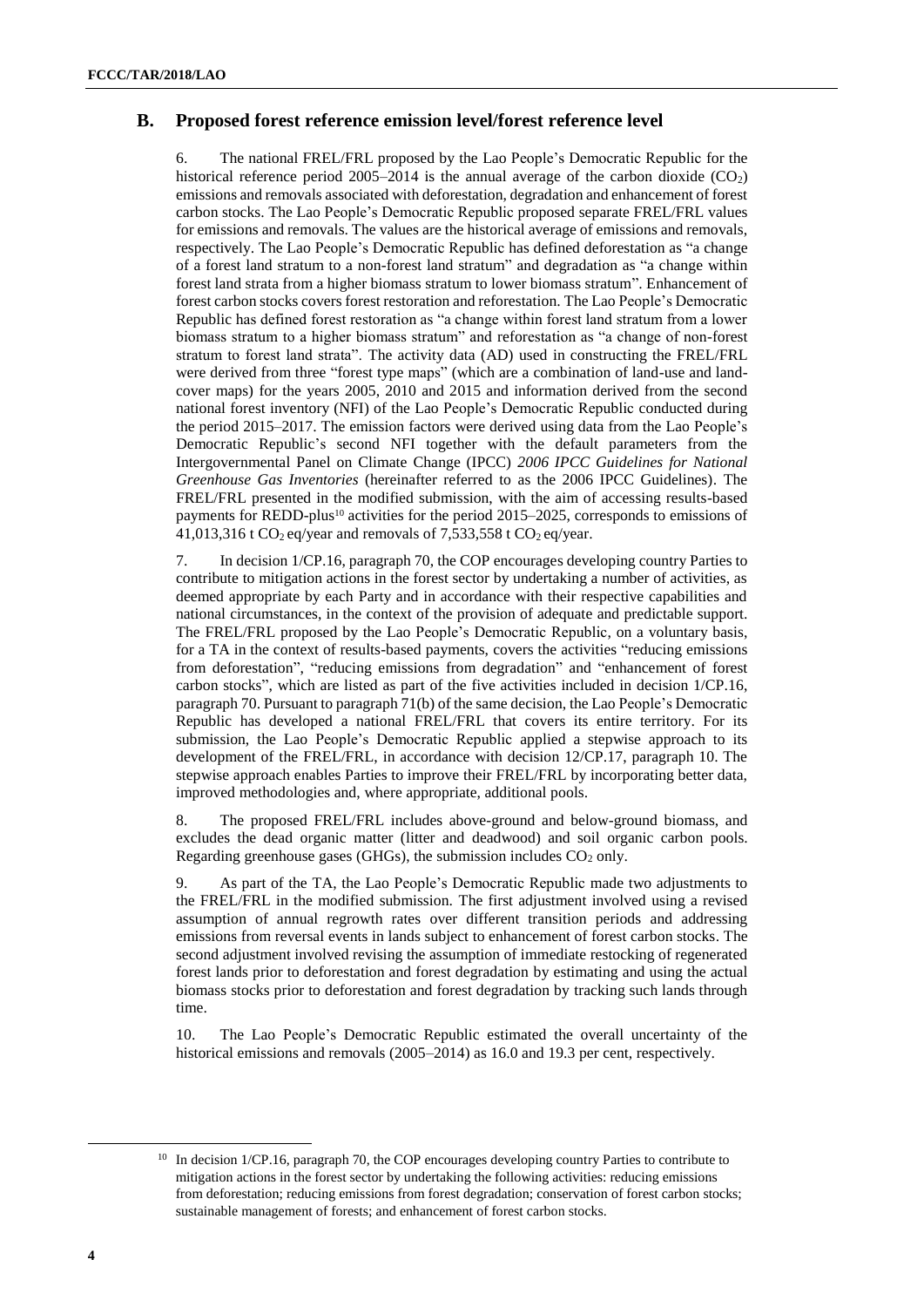## <span id="page-4-0"></span>**II. Data, methodologies and procedures used in the construction of the proposed forest reference emission level/forest reference level**

<span id="page-4-2"></span>**How each element in the annex to decision 12/CP.17 was taken into account in the construction of the forest reference emission level/forest reference level**

#### <span id="page-4-1"></span>**1. Information that was used by the Party in the construction of the forest reference emission level/forest reference level**

11. For the construction of the FREL/FRL, the Lao People's Democratic Republic used the methodologies and equations provided in the 2006 IPCC Guidelines. The Lao People's Democratic Republic used equations 2.15 and 2.16 from the 2006 IPCC Guidelines for the estimation of carbon stock changes in land converted to other land-use categories. For lands remaining in the same land-use category, the Lao People's Democratic Republic partially used the gain and loss method, by considering only the losses in carbon stocks from selective logging.

12. In its modified submission, the Lao People's Democratic Republic presented a FREL/FRL for the activities reducing emissions from deforestation, reducing emissions from forest degradation and enhancement of forest carbon stocks (restoration and reforestation), while excluding the activities conservation of forest carbon stocks and sustainable management of forests. The Lao People's Democratic Republic stated in the submission that in future it may include emissions from degradation occurring in forests remaining in the same category owing to activities such as firewood collection and disturbance, which, except for emissions from selective logging (estimated using measurement of tree stumps as a proxy indicator), are currently not included owing to a lack of robust country-specific data sets.

13. For the representation and classification of land, the Lao People's Democratic Republic developed forest type maps for the years 2000, 2005, 2010 and 2015 applying two levels of classification based on land-cover and land-use classes (in some cases). The first level is divided into seven classes: current forest, potential forest, other vegetated areas, cropland, settlement, other land and above-ground water source. The second level of stratification comprises 20 classes, including 8 forest types (including potential forests) and 12 non-forest types. The Lao People's Democratic Republic grouped these 20 classes into five strata. The AD used for the estimation of emissions and removals were derived using maps constructed for the years 2005, 2010 and 2015 using satellite imagery (SPOT4/5 for 2005 and RapidEye for 2010 and 2015). The forest type map for 2010 was used as the benchmark map, while those for 2000, 2005 and 2015 were developed using the change detection method. The Lao People's Democratic Republic applied the design-based area estimation method proposed by Olofsson et al.  $(2014)^{11}$  for generating statistical estimates of AD. Owing to a significant difference in the resolution of satellite imagery used for 2000 (Landsat 5) in comparison with the other years, which could potentially lead to a relatively high uncertainty in change detection, the year 2000 was excluded from the reference period used for constructing the FREL/FRL.

14. The Lao People's Democratic Republic estimated the emission and removal factors corresponding to transitions between the various strata by calculating the difference in the carbon stocks of the two strata. The forest carbon stocks were derived using the data from the second NFI conducted during the period 2015–2017 together with the default parameters provided in the 2006 IPCC Guidelines. To calculate the above-ground biomass stocks of the five strata of land classes, the Lao People's Democratic Republic used country-specific allometric equations, while using the root-to-shoot ratios provided in the 2006 IPCC Guidelines (vol. 4, chapter 4, table 4.4) for calculating the below-ground biomass stocks. Biomass stocks were converted into carbon stocks using the carbon fraction values (0.46 or 0.47 depending on the land class) provided in the 2006 IPCC Guidelines (vol. 4, chapter 4, table 4.3).

<sup>&</sup>lt;sup>11</sup> Olofsson P, Foody GM, Herold M, et al. 2014. Good practices for assessing accuracy and estimating area of land change. *Remote Sensing of Environment*. 148: pp.42–57.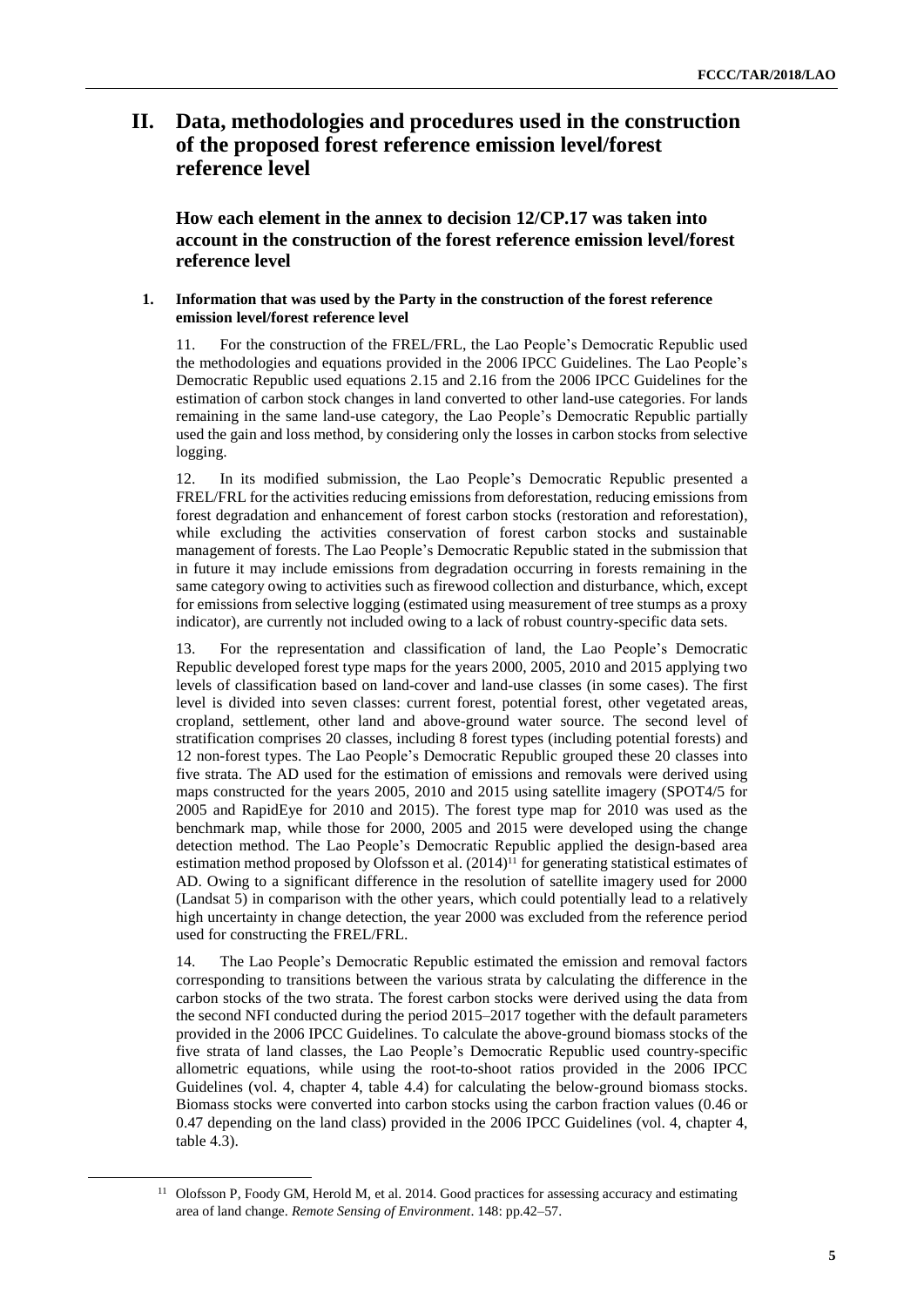#### **2. Transparency, completeness, consistency and accuracy of the information used in the construction of the forest reference emission level/forest reference level**

Methodological information, including description of data sets, approaches and methods

15. The AT noted that the Lao People's Democratic Republic's latest GHG inventory estimates included in its second national communication submitted in 2013 are for the year 2000. Given that the selected historical reference period for the FREL/FRL is 2005–2014, the AT was unable to assess whether the FREL/FRL maintains consistency with the corresponding forest-related estimates of emissions and removals contained in its GHG inventory. The AT noted that, as reported in the modified FREL/FRL submission, the Lao People's Democratic Republic will submit a GHG inventory for the base year 2010 with its third national communication, which will be relevant for assessing the consistency with the current FREL/FRL. The AT further noted that, according to the Lao People's Democratic Republic, this inventory will be developed using a combination of the *Revised 1996 IPCC Guidelines for National Greenhouse Gas Inventories* and the 2006 IPCC Guidelines (the former being used for areas where there remains a lack of data). The AT commends the Lao People's Democratic Republic for its efforts and notes the importance of maintaining consistency between the FREL/FRL and the national GHG inventory not only for the base year (2010) but for the complete time series of forest-related emissions and removals.

16. The Lao People's Democratic Republic used a simplified approach for land representation in which all non-forest land classes (cropland, grassland, wetlands, settlements, other land) were grouped into one non-forest class. The AT noted that this approach is not consistent with the approaches for land representation provided in the 2006 IPCC Guidelines (vol. 4, chapter 3) and thus does not enable a correct implementation of the methods provided therein, which are based on the six land-use categories and the transitions between them. The AT notes that, in particular, this simplification affects the estimation of emissions and removals from forest land converted to other land-use categories (deforestation). During the TA, in response to a question from the AT, the Lao People's Democratic Republic explained that it adopted this approach in order to reduce the uncertainty associated with the land representation. However, the Party confirmed the availability of national data to apply approach 3 for land representation provided in the 2006 IPCC Guidelines, which is characterized by spatially explicit tracking of the land-use categories and transitions between them. The AT considers that, given the availability of data to support it, the Party could consider implementing land representation according to the six land-use categories and their conversions and applying the land-use category-specific methods provided in the 2006 IPCC Guidelines, which would greatly increase the transparency, accuracy and the overall adherence to the IPCC guidelines of the FREL/FRL and facilitate achieving consistency with the national GHG inventory, and notes this as an area of future technical improvement.

17. The Lao People's Democratic Republic used an area-weighted average of the postdeforestation biomass carbon stocks of 4.91 t C/ha for all non-forest classes based on the areas in the year 2015. Although the AT could reproduce this value for 2015 using the additional information provided by the Party during the TA, it noted that the value would cease to be representative if the pattern of land use were to change significantly over time, particularly if this were due to the conversion of forest land. For example, using the areas of non-forest classes in 2005, the AT calculated the value of post-deforestation biomass carbon stocks as 5.00 t C/ha. The AT noted that this difference in carbon stock values, although small, does reduce the accuracy of the estimates of emissions from deforestation. The AT notes that in order to increase the accuracy of the FREL/FRL, the Lao People's Democratic Republic may wish to use the existing information on the areas of post-deforestation landuse categories and their carbon stocks to estimate the land-use category-specific emissions from forest land conversions to those land-use categories and considers this as an area of future technical improvement.

18. The Lao People's Democratic Republic used the relevant equations from the 2006 IPCC Guidelines (equations 2.15 and 2.16 from vol. 4, chapter 2) to estimate the carbon stock changes in biomass for land conversions. However, the AT noted that throughout the submission these equations (and their parameters) are only mentioned in section 4.1.2 of the FREL/FRL submission. In all other sections, when referring to data and methods, the Lao People's Democratic Republic uses different terminology. Further, the AT was unable to find specific references to these parameters and equations in other sections. The AT considers it an area of future technical improvement for the Lao People's Democratic Republic to use the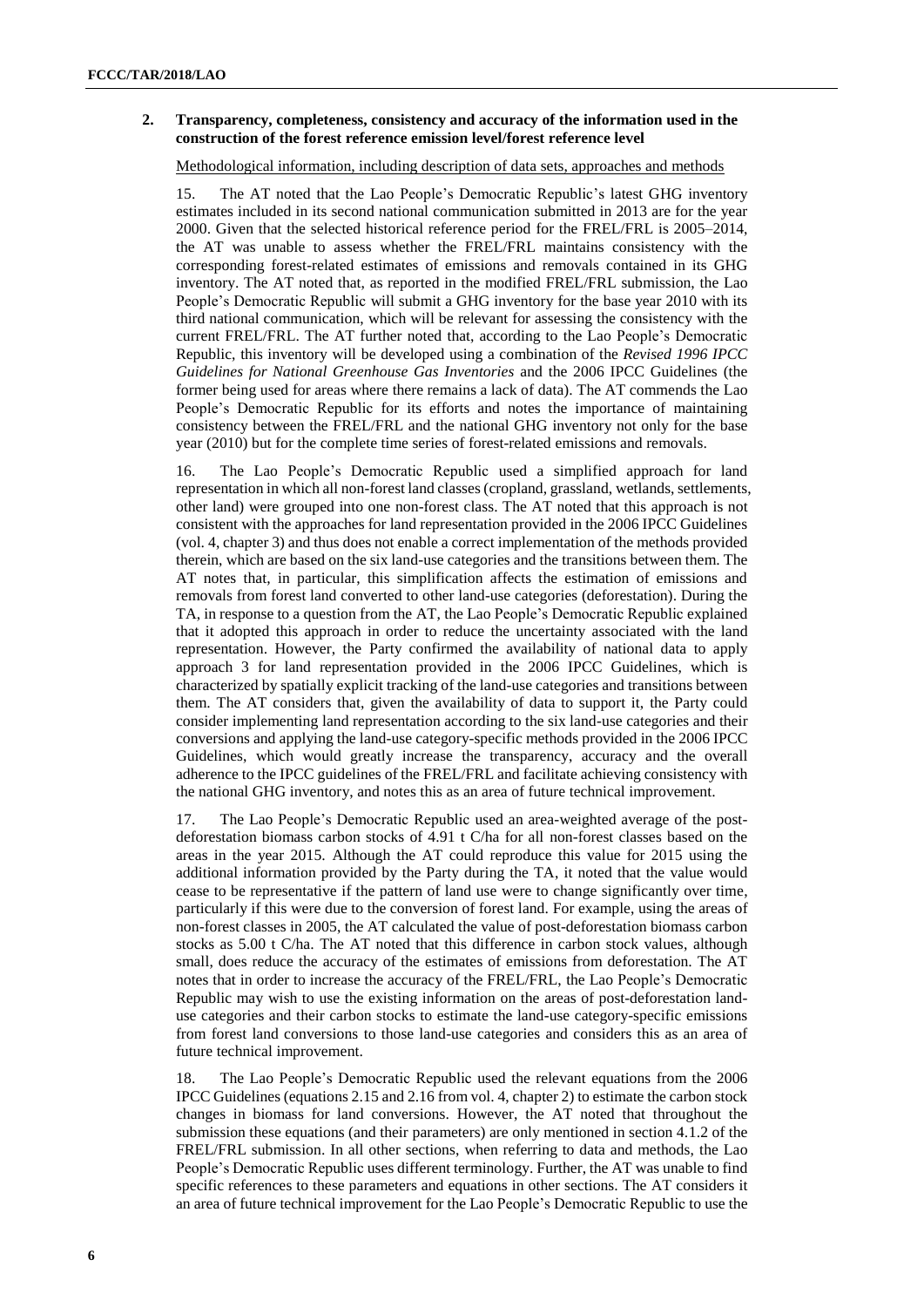terminology and references to the equations and parameters from the 2006 IPCC Guidelines consistently throughout the submission, in order to enhance transparency.

19. The AT noted that, with the exception of the emissions from selective logging, the Lao People's Democratic Republic assumed emissions and removals from forest land remaining forest land to be zero. The AT noted that this assumption is not consistent with the gain–loss method provided in the 2006 IPCC Guidelines for estimating biomass carbon stock changes in forest land remaining forest land (strata  $1-4$ ), which involves a complete accounting of gains and losses including biomass gains due to growth and losses due to harvest, fuelwood extraction and natural disturbances. During the TA, the Lao People's Democratic Republic explained that it has not applied the default biomass increment factors from the 2006 IPCC Guidelines because it does not consider those values to be representative of its national circumstances, as forests in the Lao People's Democratic Republic are subject to constant use and disturbance by the local communities; People's Democratic Republic therefore, believes that applying the default values of above-ground biomass growth from the 2006 IPCC Guidelines may overestimate the actual growth of forests in the Lao People's Democratic Republic. The AT notes that local or regional scientific research may provide more information on the growth of forests in the Lao People's Democratic Republic. The AT notes that the Lao People's Democratic Republic may wish to apply the default method provided in the 2006 IPCC Guidelines together with above-ground biomass increment factors from such research to increase the accuracy of the FREL/FRL, and considers this an area of future improvement.

20. The Lao People's Democratic Republic estimated emissions from selective logging in forest land remaining forest land based on a national methodology that uses tree stump data from the second NFI for estimating emissions from timber harvest. During the TA, the Lao People's Democratic Republic confirmed that it also has data on trees felled due to natural disturbance events that could be used to estimate carbon losses from natural disturbances, which, the AT noted, were not included in the FREL/FRL. The AT notes that to increase the accuracy of the FREL/FRL, consistent with the guidance provided in the 2006 IPCC Guidelines, the Party may wish to include the emissions from natural disturbances in managed lands, and considers this an area of future improvement.

21. The Lao People's Democratic Republic estimated AD for the periods 2005–2009 and 2010–2014 (land transition matrices are presented in tables 11 and 12 of the modified FREL/FRL submission). The final FREL/FRL values were estimated as the averages of emissions and removals for these two periods. The AT, however, notes that in order to apply the methods for estimating and reporting emissions and removals on an annual basis provided in the 2006 IPCC Guidelines it is necessary to have AD estimates on an annual basis. During the TA, in response to a question from the AT, the Lao People's Democratic Republic included in the modified submission annual estimates of AD (tables 19 and 21 of annex 1: AD report). The AT commends the Lao People's Democratic Republic for including the requested information, which increases the transparency of the information on the estimates of emissions and removals included in the FREL/FRL.

22. The Lao People's Democratic Republic grouped forest and non-forest classes into five strata: stratum 1: evergreen forest; stratum 2: mixed deciduous forest, conifer forest, and mixed coniferous and broadleaved forest; stratum 3: dry dipterocarp forest; stratum 4: plantation, bamboo and regenerating vegetation (RV); and stratum 5: 12 non-forest classes, including grasslands, rice paddies, urban areas, and barren land and rock. The AT noted that the land transition matrices for 2005–2009 and 2010–2014 contained a few transitions between strata belonging to different ecozones that could be theoretically impossible in such a short time, such as 3,066 ha of stratum 1 transitioning to stratum 2 as well as 3,685 ha of stratum 2 transitioning to stratum 1 in 2005–2009. During the TA, the Lao People's Democratic Republic explained that these transitions are considered possible based on expert judgment following a series of meetings among local experts. The AT commends the Lao People's Democratic Republic for implementing quality controls that improved the accuracy of the FREL/FRL estimates.

23. The Lao People's Democratic Republic collected extensive field data to determine the number of years required for forest fallow land, classified as RV, to regenerate to meet the national forest definition. The Lao People's Democratic Republic developed a regression model to predict the crown cover density based on the number of years after abandonment using survey plots and data collected by unmanned aerial vehicles, which was then used to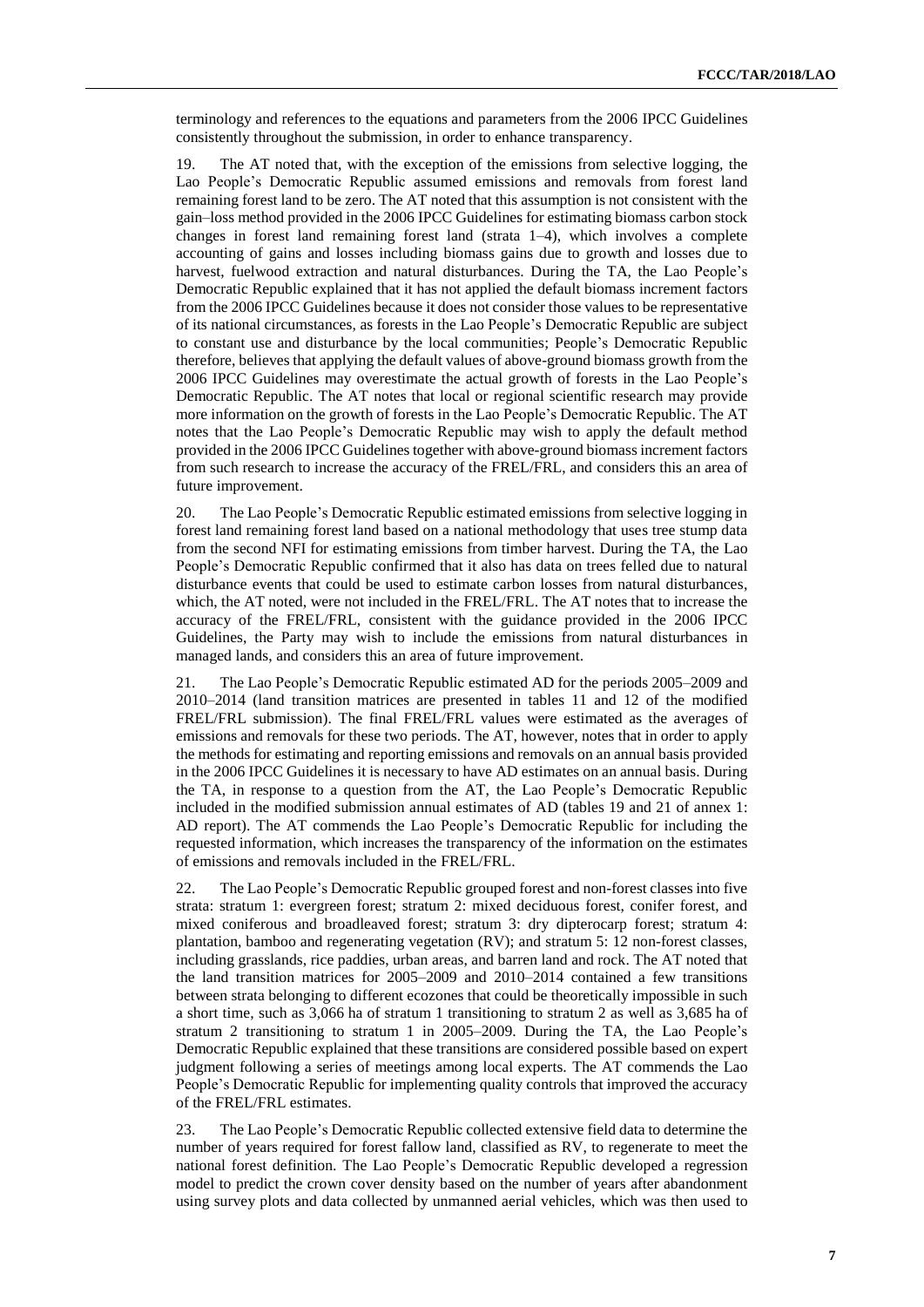estimate the minimum number of years it would take the RV to reach the crown cover density of 20 per cent consistent with the national forest definition. The report on the RV survey was provided to the AT during the TA. Based on this regression model, the Lao People's Democratic Republic calculated the average number of years required for RV to regenerate to a crown cover density of 20 per cent as 7.4 years. While recognizing the Lao People's Democratic Republic's efforts, the AT noted a few issues with the methodology. For example, more than half of the eight-year-old sites surveyed did not meet the 20 per cent threshold used for the national forest definition. In addition, because the study only considered sites less than or equal to eight years after abandonment, the AT notes that it excluded those other sites that may not have reached 20 per cent crown cover density nine or more years after abandonment. The AT considers that this methodology may result in the classification forest being applied to RV areas that do not have the 20 per cent crown cover density consistent with the national forest definition, which may lead to an overestimation of removals in the historical reference period. The AT therefore notes that the Lao People's Democratic Republic may wish to include in its study, as an area of future technical improvement to enhance the accuracy of FREL/FRL, those other sites that have been abandoned for more than nine years in order to more accurately reflect the dynamics of conversion of abandoned upland crops to mixed deciduous forests for determining the years required for RV areas to regenerate to meet the national forest definition. While acknowledging the good quality of the data collected by the Lao People's Democratic Republic, the AT notes that assuming that RV areas convert to mixed deciduous forests in eight years is a practicable assumption for the time being.

24. The Lao People's Democratic Republic implemented a design-based area estimation approach, following the methodology provided by Olofsson et al. (2014), which provides a method for assessing the accuracy of a change map and estimating area based on higher resolution reference data. The Lao People's Democratic Republic provided information on the results of implementing this method in the modified submission (section 5). The AT noted that although the modified submission itself did not include sufficient information to understand how this method was applied, particularly regarding the estimation of overall uncertainties and the adjustment of areas, a spreadsheet provided to the AT during the TA provided detailed information on these elements. The AT commends the Lao People's Democratic Republic for sharing this information with the AT and notes that the Party may wish to enhance the description of the application of the method in the main text of the report so as to make it self-explanatory, in order to increase the transparency of future FREL/FRL submissions.

25. To determine forest carbon stocks the Lao People's Democratic Republic used data from the second survey of the NFI conducted during the period 2015–2017. As mentioned in the modified submission, the second NFI was conducted in the dry seasons of 2015–2016 and 2016–2017, with a total of 559 survey plots being randomly distributed across five forest classes. The Party also explained in the modified FREL/FRL submission that the data from the first NFI survey conducted in 1991–1999 could not be used due to poor archiving and methodological inconsistencies with the second NFI. During the TA, the Lao People's Democratic Republic clarified that the number of survey plots was determined based on the parameters "mean" and "standard deviation" derived from the first NFI survey data and "target precision" based on expert judgment. During the TA, in response to a question from the AT, the Party provided further clarification that out of the 559 survey plots randomly located in the five forest classes, 139 survey plots were excluded because during the on-theground survey, either they were found to be non-forest or an equal number of subplots within each of those survey plots (each survey plot contained four subplots) fell under two different forest classes (i.e. two subplots each in two different forest classes) thus leading to an inability to decide the forest class of that survey plot. The AT noted that the survey plot-level carbon stock estimates provided for 420 plots were consistent with the aggregated carbon stock values reported in the submission (table 4–2, annex II). The AT considers that the sample size used by the Lao People's Democratic Republic (420 survey plots) is small relative to the large variability in biomass carbon stocks and the sampled forest area (over 13.5 Mha) and thus may lead to a high uncertainty in the FREL/FRL estimates (see para. 10 above). The AT notes that the Lao People's Democratic Republic may consider increasing sampling intensity in the next NFI cycle in order to further enhance the accuracy of its FREL/FRL estimates.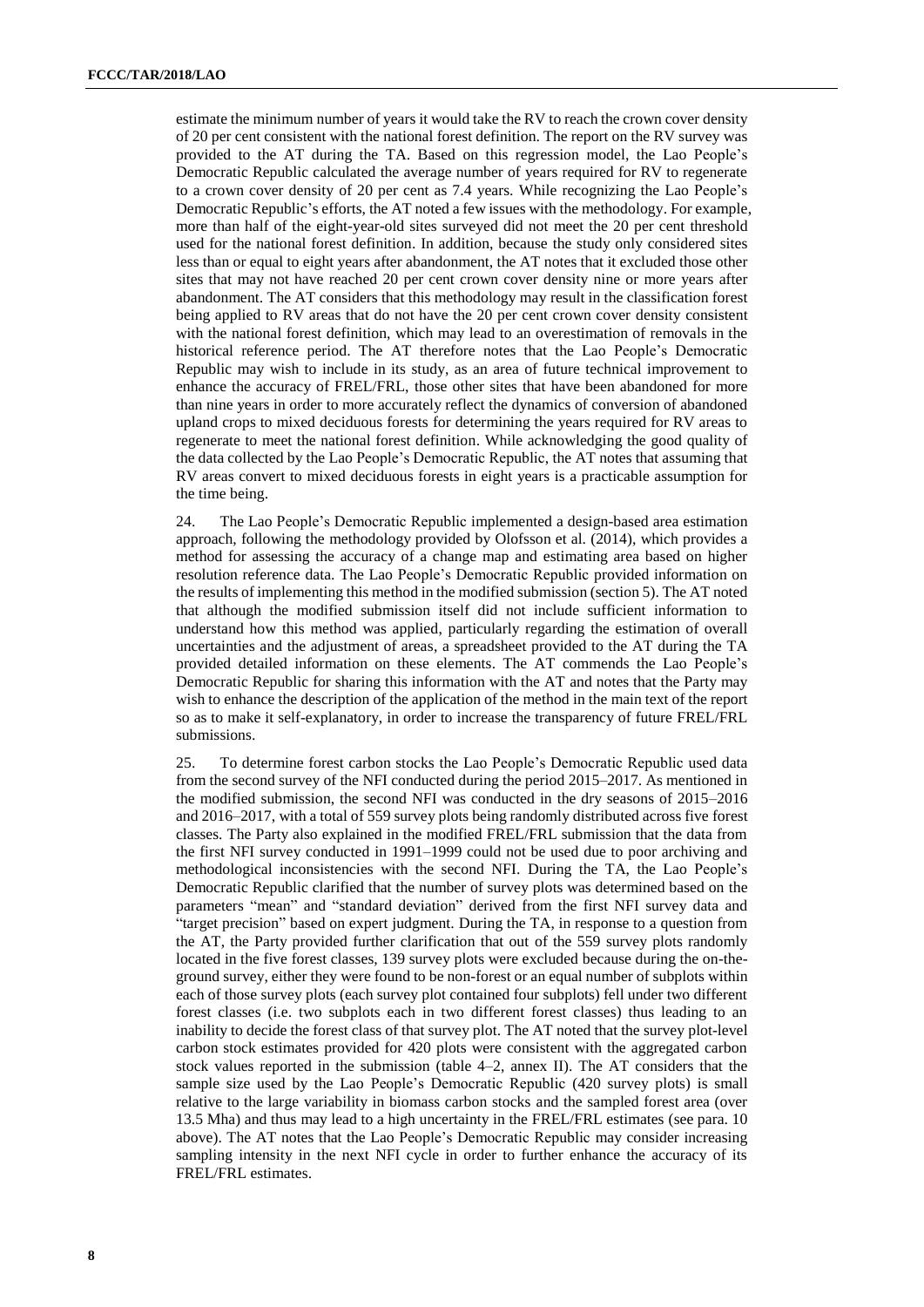26. The Lao People's Democratic Republic presented its FREL/FRL as two independent values of emissions and removals, which are averages of emissions and removals over the historical reference period. The AT noted that instead of presenting a net value of FREL/FRL, the Lao People's Democratic Republic presented values of gross emissions and removals for groups of REDD-plus activities with the values of emissions and removals relating to the emissions from deforestation and forest degradation, and removals from enhancement of forest carbon stocks (reforestation and restoration) respectively. The AT further noted that this separation is done by type of activity rather than by emissions and removals, as all activities may include emissions and removals. The AT considers that the Lao People's Democratic Republic may wish to include this description to increase the transparency of future submissions.

27. The Lao People's Democratic Republic defined its FREL/FRL as averages of emissions and removals over the historical reference period 2005–2014 (10 years) and assumed it to be valid for the next 11 years (i.e. 2015–2025). While recognizing the current efforts by the Lao People's Democratic Republic, and the difficulty in determining a trend based on a limited number of data points, the AT considers that the Lao People's Democratic Republic may wish to revisit the methodology for FREL/FRL projection when more information is available, to better reflect the future evolution of emissions and removals.

#### Description of relevant policies and plans, as appropriate

28. In its modified submission, the Lao People's Democratic Republic mentioned relevant policies and plans including the 8th National Socio-Economic Development Plan, the Green Growth Strategy (currently being drafted), the Central Party's Resolution on Land, 2017, the Forestry Strategy 2020, and the Lao People's Democratic Republic's nationally determined contribution. The Lao People's Democratic Republic conducted a thorough analysis of its national circumstances, including the country context and drivers of forest-cover change as part of the development of its National REDD-plus Strategy (NRS), which provides a strategic direction for the implementation of REDD-plus actions. During the TA, in response to a question from the AT, the Lao People's Democratic Republic shared a revised draft of the NRS which provided more details on such policies and plans and included a description of the key drivers of deforestation and forest degradation, as well as actions to address them. Among the main drivers are expansion of agriculture, conversion of forest land for infrastructure development and mining, forest degradation from unsustainable timber harvesting and non-timber forest produce collection, shifting cultivation and forest fires, and conversion of natural forest to commercial tree plantation areas. The actions envisaged as part of the NRS include the development of sustainable agriculture, mining and infrastructure expansion in coordination with forest protection, promoting sustainable timber harvesting and forest management, converting shifting cultivation to sedentary cultivation, controlling forest fires and improving forest restoration, and establishing commercial tree plantations.

#### **3. Pools, gases and activities included in the construction of the forest reference emission level/forest reference level**

29. According to decision 12/CP.17, annex, subparagraph (c), reasons for omitting a pool and/or activity from the construction of the FREL/FRL should be provided, noting that significant pools and/or activities should not be excluded.

30. The pools included in the FREL/FRL are above-ground biomass and below-ground biomass. The dead organic matter (litter and deadwood) and soil organic carbon pools were not included. With the exception of deadwood (see para. 31 below), the Party has cited a lack of data as the reason for excluding other carbon pools.

31. With regard to emissions from the deadwood pool, the AT noted that although the deadwood pool was measured in the second NFI, it was excluded from the FREL/FRL. The Lao People's Democratic Republic provided a justification for its exclusion from the FREL/FRL (section 3.2, table 5) on the basis of the results from the second NFI. According to the Lao People's Democratic Republic, emissions from the deadwood pool account for 2.3 per cent of the sum of the emissions from the biomass and deadwood pools from deforestation and are, therefore, considered insignificant. The Party also explained that deadwood was measured only for forest classesin the second NFI and thus its inclusion would likely increase the overall uncertainty. The Party also noted that even though excluding deadwood is conservative, it considers its inclusion in the FREL/FRL as an area of future improvement.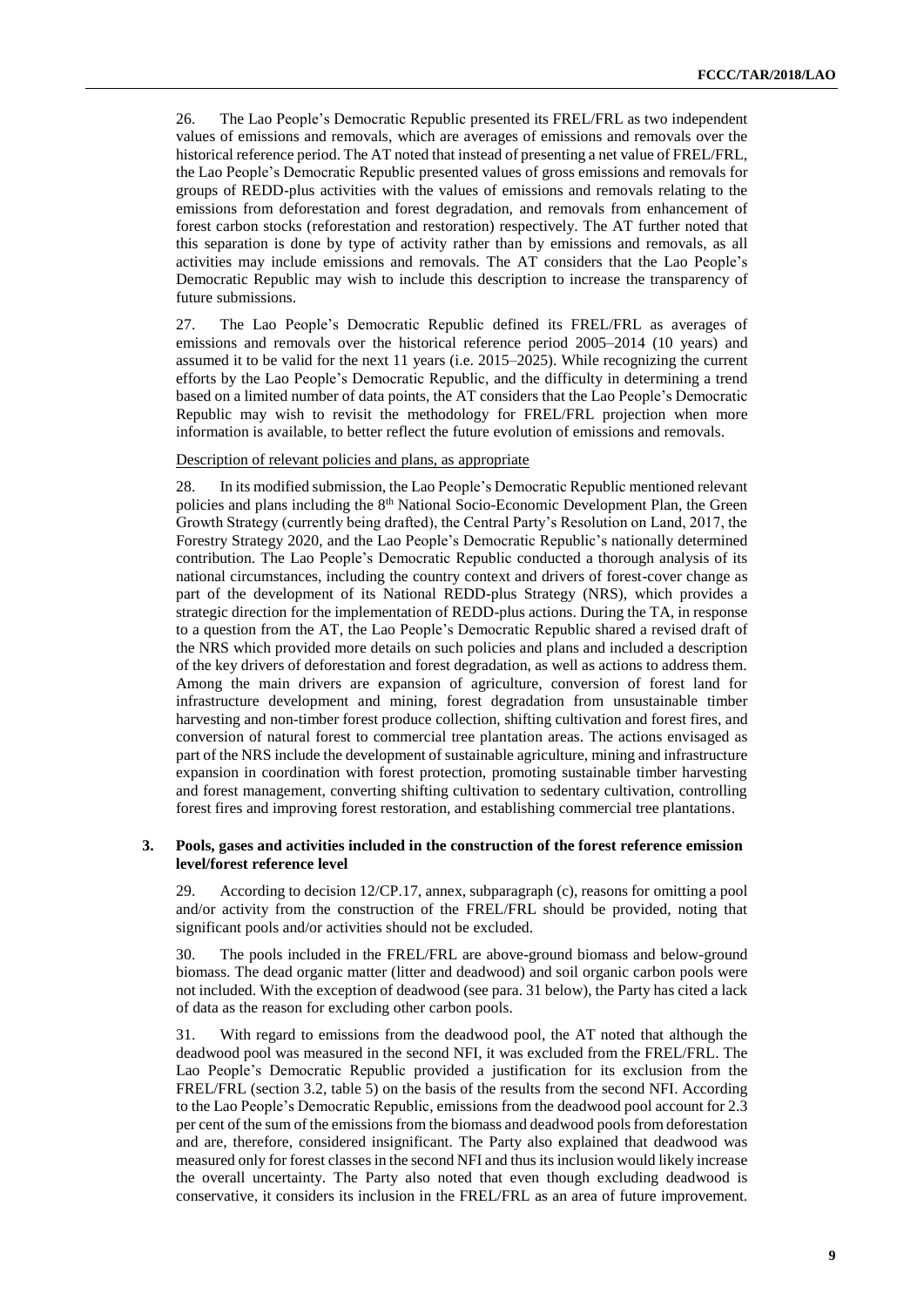The AT, however, noted that the 2006 IPCC Guidelines consider it good practice to develop accurate and not conservative estimates. While acknowledging the Party's justification for excluding this pool on the basis of lack of data and insignificance, the AT notes that given that the Party already estimates emissions from deadwood from land conversions based on country-specific data, it may wish to consider including this pool in the FREL/FRL to further enhance accuracy in future submissions or to provide more comprehensive information to justify excluding the pool from the FREL/FRL, by using data on deadwood carbon stocks in non-forest land-use categories collected from future NFIs or other national studies.

32. With regard to litter, in its modified submission the Lao People's Democratic Republic explained that it did not include litter in the FREL/FRL because it did not measure litter stocks in its second NFI, assuming the emissions from litter to be smaller than those from deadwood based on the relatively smaller default value of litter carbon stocks per hectare for tropical climate provided in the 2006 IPCC Guidelines (2.1 t/ha). The Party also noted including this pool in the FREL/FRL as an area of future improvement. The AT noted that the default value of litter carbon stock in tropical forest is a globally applicable value characterized by a high level of uncertainty, which should not be used as the basis for not including a pool in the FREL/FRL. While acknowledging the Party's justification for excluding this pool on the basis of lack of data, the AT notes that the Lao People's Democratic Republic may wish to include litter in future submissions to increase the accuracy of the FREL/FRL or to provide additional information to justify excluding the pool from the FREL/FRL based on its insignificance, by using data collected from future NFIs or other national studies.

33. With regard to soil organic carbon, the Lao People's Democratic Republic provided a justification for excluding this pool on the basis of lack of country-specific data. The Lao People's Democratic Republic noted that it will consider including this pool as part of the stepwise improvement of the FREL/FRL. The AT notes that the Lao People's Democratic Republic may wish to include soil organic carbon in future submissions or to provide additional information to justify excluding the pool from the FREL/FRL based on its insignificance, by using data collected from future NFIs or other national studies.

34. With regard to non- $CO<sub>2</sub>$  emissions, the Lao People's Democratic Republic provided a justification for excluding these emissions from the FREL/FRL on the basis of lack of data. The AT noted that the Lao People's Democratic Republic stated in its FREL/FRL submission that extensive slash-and-burn practices associated with shifting cultivation affect 170,000 ha of forest land in the Lao People's Democratic Republic annually, resulting in emissions of methane and nitrous oxide amounting to 2.9 per cent of the  $CO<sub>2</sub>$  emissions from forests in the reference period (2005–2014). However, the Lao People's Democratic Republic did not include non- $CO<sub>2</sub>$  emissions in the FREL/FRL because of a lack of AD and parameters. The Lao People's Democratic Republic noted that it did not have information on the areas affected by shifting cultivation because, owing to the non-permanence of shifting cultivation, the area affected by it can only be finally determined through a retrospective confirmation of plots not continuing to be cultivated, which can only take place during the next mapping cycle. The Lao People's Democratic Republic further explained in the modified submission that it currently does not have a national system for monitoring forest fires, which are caused mostly by uncontrolled spreading of fire from slash-and-burn activities, which constitute another important source of non- $CO<sub>2</sub>$  emissions. The Lao People's Democratic Republic also noted that it does not have a country-specific value of biomass combustion factor for slash-andburn activities. While recognizing the challenges faced by the Lao People's Democratic Republic, the AT noted that during the TA the Lao People's Democratic Republic shared with it a spreadsheet detailing the area of forest burned, mass of fuel available for combustion and carbon fractions in all forest types and RV for the periods 2005–2009 and 2010–2014. The AT is therefore of the view that, given that the Lao People's Democratic Republic has access to data enabling it to estimate non- $CO<sub>2</sub>$  emissions from biomass burning in line with the IPCC guidance, it could consider including these emissions in the FREL/FRL to enhance accuracy and to maintain consistency with the national GHG inventory and the information presented on national policies and plans. The AT notes that this is particularly important because the Lao People's Democratic Republic has identified reducing forest fire impacts as one of its REDD-plus policies and plans.

35. The AT acknowledges that the Lao People's Democratic Republic included the most significant activities (reducing emissions from deforestation, reducing emissions from forest degradation and enhancement of forest carbon stocks) of the five activities identified in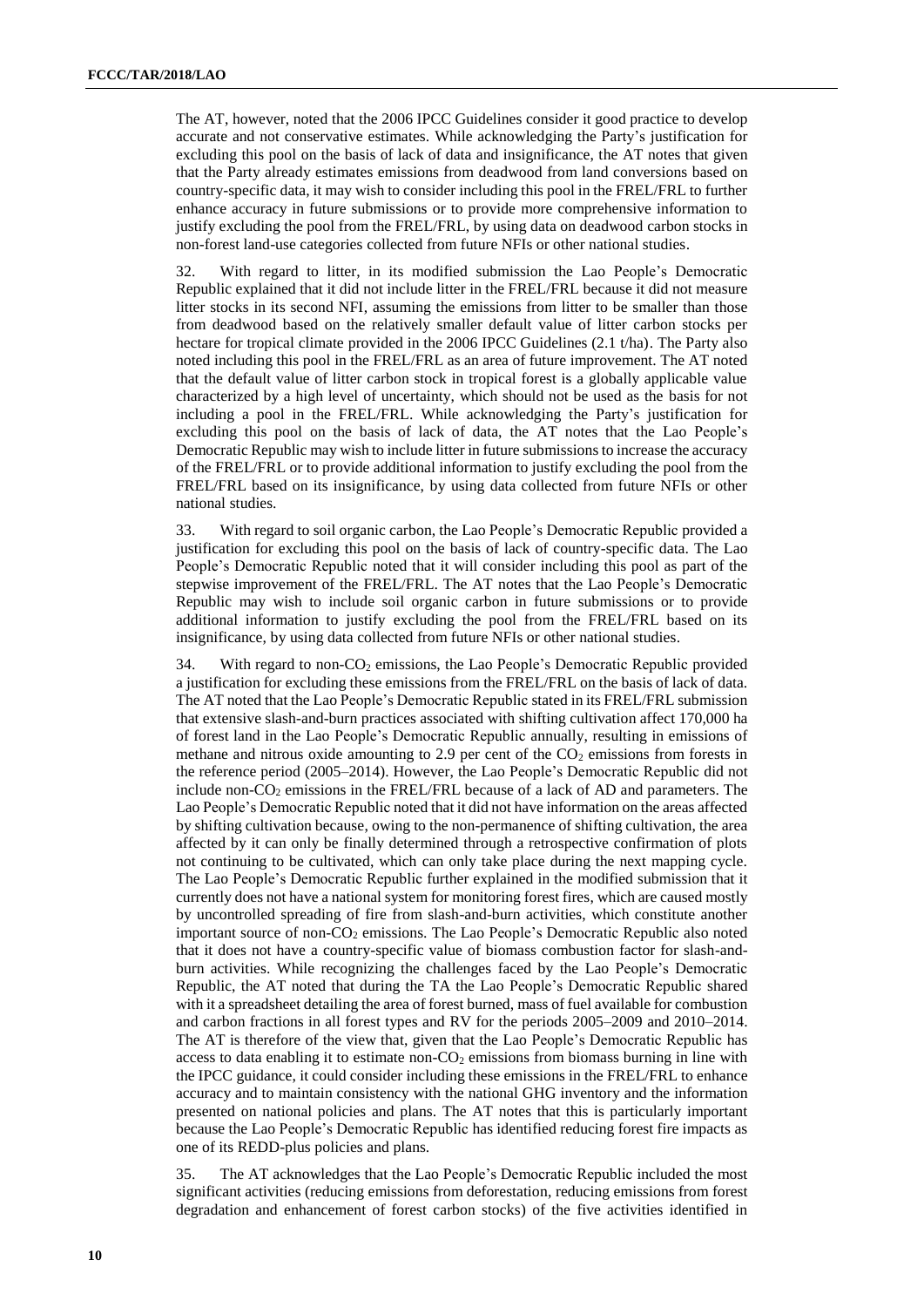decision 1/CP.16, paragraph 70, in accordance with its national capabilities and circumstances. The AT also notes that only a portion of emissions and removals have been included for forest land remaining forest land and that significant emissions and removals may have been excluded; for example, carbon gains from forest growth as well as carbon losses (and associated non- $CO<sub>2</sub>$  emissions) due to firewood collection and natural disturbances (see para. 19 above).

#### **4. Definition of forest**

36. In its submission, the Lao People's Democratic Republic provided the definition of forest used in the construction of its FREL/FRL. As stated in the modified submission (chapter 1, p.2), although this definition is the same as the one included in the latest national GHG inventory, it is different from that used for the Party's reporting to the Food and Agriculture Organization of the United Nations Global Forest Resources Assessment. The Lao People's Democratic Republic's forest definition, as included in the FREL/FRL, covers both forests currently meeting the forest definition ("current forests") and those with a potential to do so ("potential forests"). Current forests are defined as lands with a minimum stand diameter at breast height (dbh) of 10 cm, minimum crown cover density of 20 per cent and a minimum area of 0.5 ha. Potential forests are defined as previously forested lands not being permanently used for other purposes (e.g. residential and agriculture) that are presently not meeting the definition of current forest due to being subject to various disturbances, but are expected to be restored to the status of current forest if continuously left undisturbed. The definition of potential forest also does not include upland cropland, despite that being commonly observed as a cropping stage of shifting cultivation cycle.

<span id="page-10-0"></span>37. The AT noted that the Lao People's Democratic Republic used a dbh threshold instead of the more commonly used height threshold in its definition of current forest (a minimum dbh of 10 cm). The Lao People's Democratic Republic explained in the modified submission that this has been done mainly to facilitate the correct classification of forest fallow, typically classified as RV, which are regenerating forests often covered by small diameter trees over 5.0 m in height. Lao considers that despite meeting the height threshold, such lands should not be considered as current forest because repeated disturbances may maintain them in an understocked condition for an indeterminate period, and therefore are better classified as potential forest. The AT notes that the Lao People's Democratic Republic aims to distinguish those areas that would meet the definition of forest at maturity from those that are already considered to be forests consistent with the national definition.

### <span id="page-10-2"></span><span id="page-10-1"></span>**III. Conclusions**

38. The information used by the Lao People's Democratic Republic in constructing its FREL/FRL is transparent and complete and in overall accordance with the guidelines for submissions of information on FRELs/FRLs (as contained in the annex to decision 12/CP.17).

39. The FREL/FRL presented in the modified submission, for the reference period 2005– 2014, corresponds to 41,013,316 t CO<sub>2</sub> eq/year (emissions) and  $-7,533,558$  t CO<sub>2</sub> eq/year (removals). The AT noted that these are independent values.

40. The AT acknowledges that the Lao People's Democratic Republic included in the FREL/FRL the most significant activities and pools in terms of emissions from forests. In doing so, the AT considers that the Lao People's Democratic Republic followed the encouragement in decision 1/CP.16, paragraph 70, on activities undertaken, paragraph 71(b), and decision 12/CP.17, paragraph 10, on implementing a stepwise approach. The AT commends the Lao People's Democratic Republic for the information provided on the ongoing work on the development of the FREL/FRL and for its intention to improve the methods and data over time, following the stepwise approach.

41. As a result of the facilitative interactions with the AT during the TA, the Lao People's Democratic Republic provided a modified submission, which took into consideration the technical inputs of the AT. The AT notes that the transparency and completeness of information was improved significantly in the modified FREL/FRL submission and commends the Lao People's Democratic Republic for the efforts made. As a result of the facilitative process during the TA, the FREL/FRL was modified to  $41,013,316$  t CO<sub>2</sub> eq/year (emissions) and  $-7,533,558$  t CO<sub>2</sub>/year (removals). The new information provided in the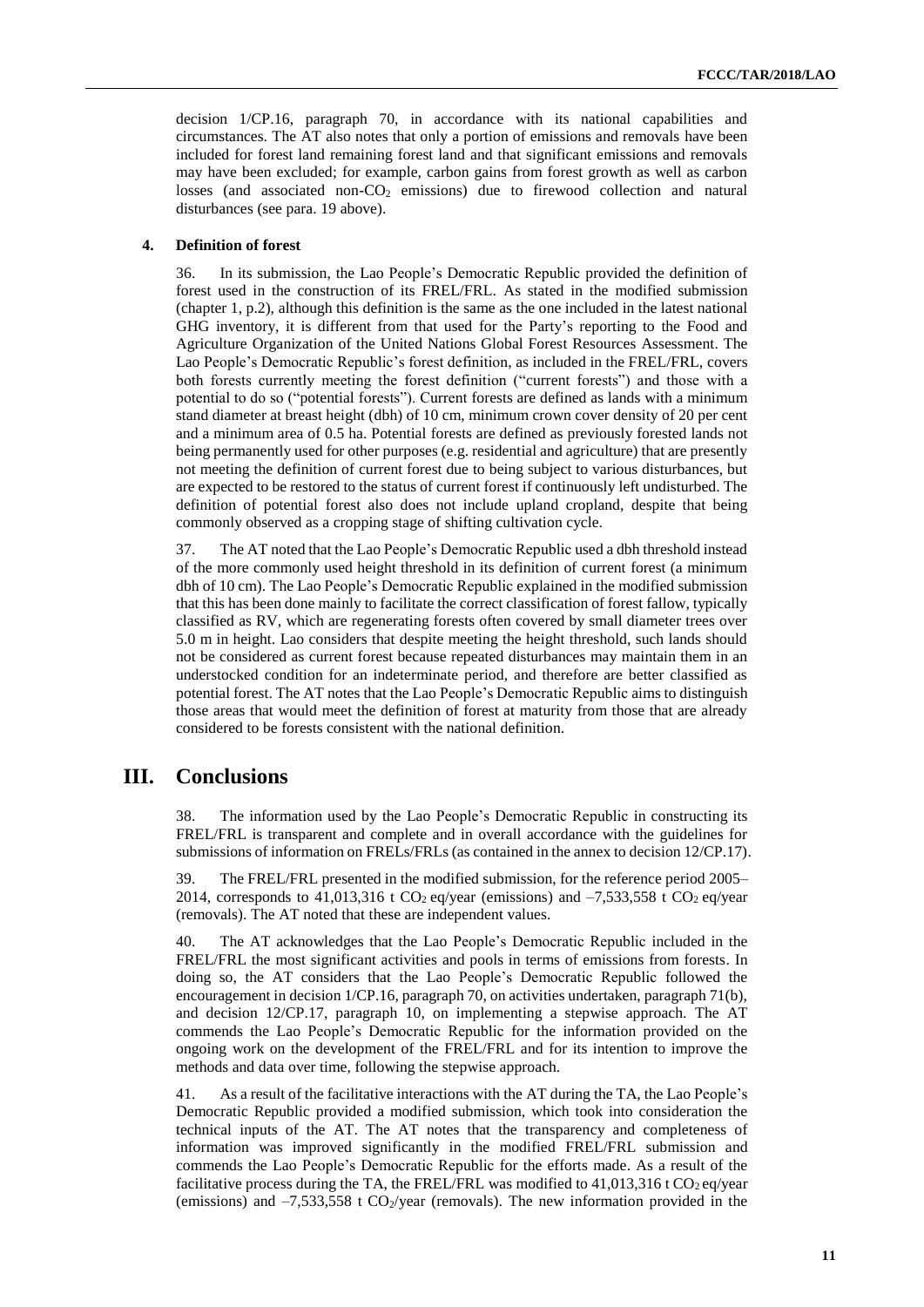modified submission as well as the information shared by the Party during the TA (e.g. spreadsheets and additional technical documents) increased the transparency and reproducibility of the FREL/FRL calculations.

42. The latest GHG inventory estimates included in the second national communication submitted by the Lao People's Democratic Republic in 2013 are for the year 2000. Given that the selected historical reference period for the FREL/FRL is 2005–2014, the AT was unable to assess whether the FREL/FRL maintains consistency with the corresponding forestrelated estimates of emissions and removals contained in its GHG inventory. The AT notes that, overall, the FREL/FRL does not maintain consistency, in terms of sources of AD and emission factors, with the GHG inventory included in the Lao People's Democratic Republic's second national communication.<sup>12</sup> The AT commends the Party for the measures undertaken to enable it to maintain such consistency in the future, as explained by the Lao People's Democratic Republic in the modified FREL/FRL submission.

43. Pursuant to decision 13/CP.19, annex, paragraph 3, the AT identified the following areas for future technical improvement:

(a) Implement land representation based on the six land-use categories and their conversions and apply the land-use category-specific methods provided in the 2006 IPCC Guidelines (see para. 16 above);

(b) Use the existing information on the areas of post-deforestation land-use categories and their carbon stocks to estimate the land-use category-specific emissions from forest land conversions to those land-use categories (see para. 17 above);

(c) Use the terminology and references to the equations and parameters from the 2006 IPCC Guidelines consistently throughout the submission (see para. 18 above);

(d) Include all the emissions and removals from the forest land remaining forest land areas by applying the default method provided in the 2006 IPCC Guidelines together with above-ground biomass increment factors appropriate to its national circumstances from local or regional scientific research (see para. 19 above);

(e) Include the emissions from natural disturbances in managed lands (see para. 20 above);

(f) Include in its study other sites that have been abandoned for more than nine years in order to more accurately reflect the dynamics of conversion of abandoned upland crops to mixed deciduous forests for determining the years required for the RV areas to regenerate to meet the national forest definition (see para. 23 above);

(g) Enhance the description of the application of the method provided in Oloffsson et al. (2014) in the main text of the submission, so as to make it self-explanatory (see para. 24 above);

(h) Consider increasing sampling intensity in the next NFI cycle (see para. 25 above);

(i) Include information that the separation of the FREL/FRL values is done by type of activity rather than by emissions and removals (see para. 26 above);

(j) Revisit the methodology for FREL/FRL projection when more information is available, to better reflect the future evolution of emissions and removals (see para. 27 above).

44. In assessing the pools and gases included in the FREL/FRL, pursuant to decision 13/CP.19, annex, paragraph 2(f), the AT identified the following additional areas for future technical improvement:

(a) Treatment of emissions from the deadwood pool (i.e. the inclusion of this pool or the provision of more information on the justification of its omission) (see para. 31 above);

(b) Treatment of emissions from litter (i.e. the inclusion of this pool or the provision of more information on the justification of its omission) (see para. 32 above);

(c) Treatment of emissions from soil organic carbon (i.e. the inclusion of this pool or the provision of more information on the justification of its omission) (see para. 33 above);

<sup>&</sup>lt;sup>12</sup> In reference to the scope of the TA, decision 13/CP.19, annex, paragraph 2(a).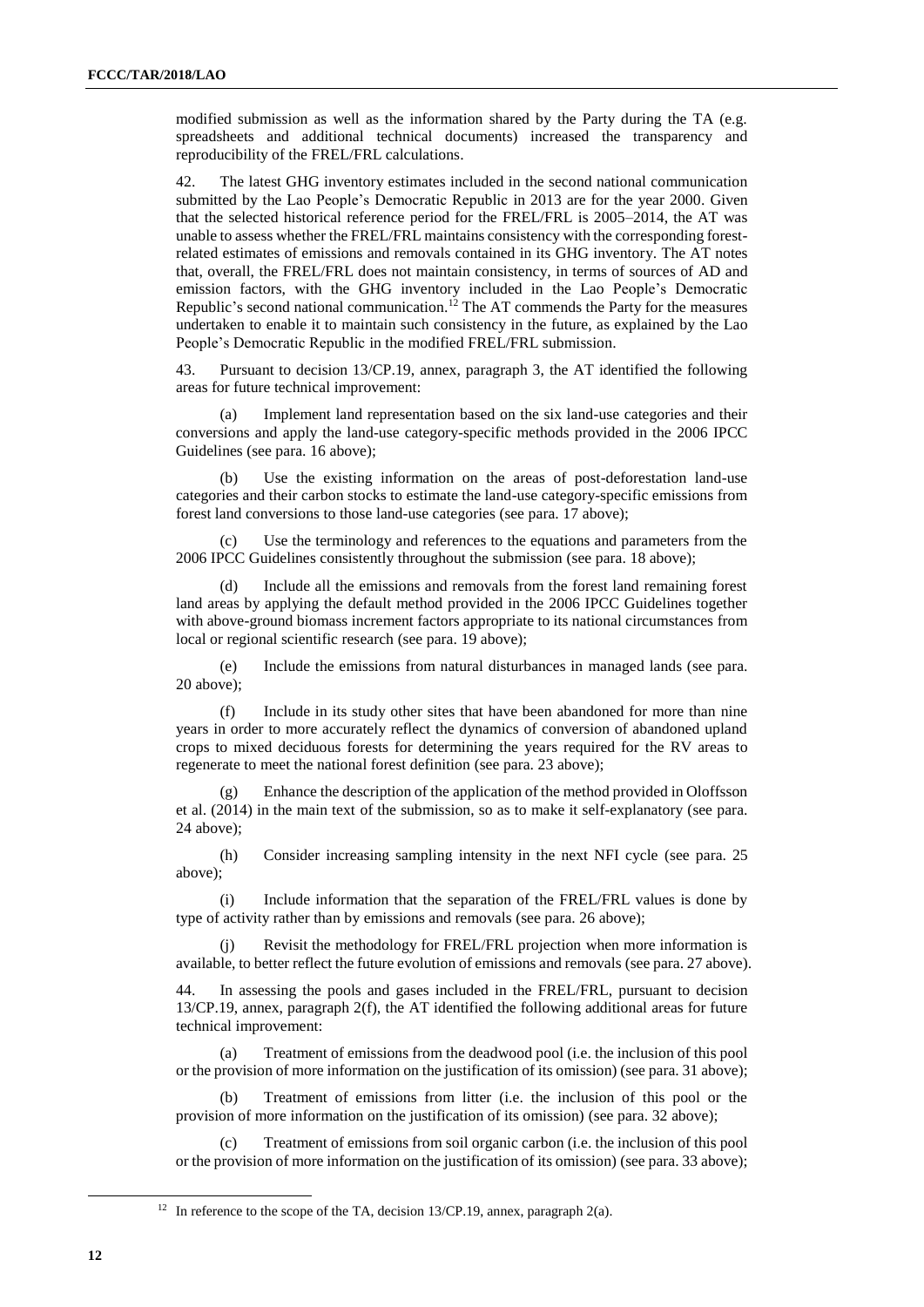(d) Inclusion of non-CO<sup>2</sup> emissions from biomass burning (including those from shifting cultivation) (see para. 34 above).

45. The AT acknowledges and welcomes the intention expressed by the Lao People's Democratic Republic to:

(a) Improve the classification of mixed deciduous forests and revegetation (potential forests);

(b) Update the 2015 forest type map to distinguish between upland crops and other agriculture, including new methods based on "big-data" analysis, multi-temporal satellite data sets and additional geographical information data;

(c) Undertake further capacity-building of remote sensing, geographical information systems and information technology engineers, including the development of a standard operation procedure for forest mapping in 2019;

(d) Improve the representativeness of RV carbon stocks (biomass and dead organic matter) by including such measurements in the NFI;

(e) Collect national data to avoid the need to rely on default values or regionally derived parameters and equations;

(f) Include emissions from deadwood in the FREL/FRL;

(g) Include non- $CO<sub>2</sub>$  gases from shifting cultivation and biomass burning in the FREL/FRL;

(h) Improve the methods for estimating emissions from forest degradation, including emissions from selective logging, by considering remote sensing techniques;

(i) Avoid double counting of emissions and removals with existing GHG initiatives.

46. In conclusion, the AT commends the Lao People's Democratic Republic for showing a strong commitment to the continuous improvement of its FREL/FRL estimates, in line with the stepwise approach. A number of areas for future technical improvement have been identified in this report. At the same time, the AT acknowledges that such improvements are subject to national capabilities and policies, and notes the importance of adequate and predictable support.<sup>13</sup> The AT also acknowledges that the assessment process was an opportunity for a rich, open, facilitative and constructive technical exchange of information with the Lao People's Democratic Republic.

<span id="page-12-0"></span>47. The table contained in the annex summarizes the main characteristics of the Lao People's Democratic Republic's proposed FREL/FRL.

<sup>&</sup>lt;sup>13</sup> Decision 13/CP.19, annex, paragraph 1(b), and decision 12/CP.17, paragraph 10.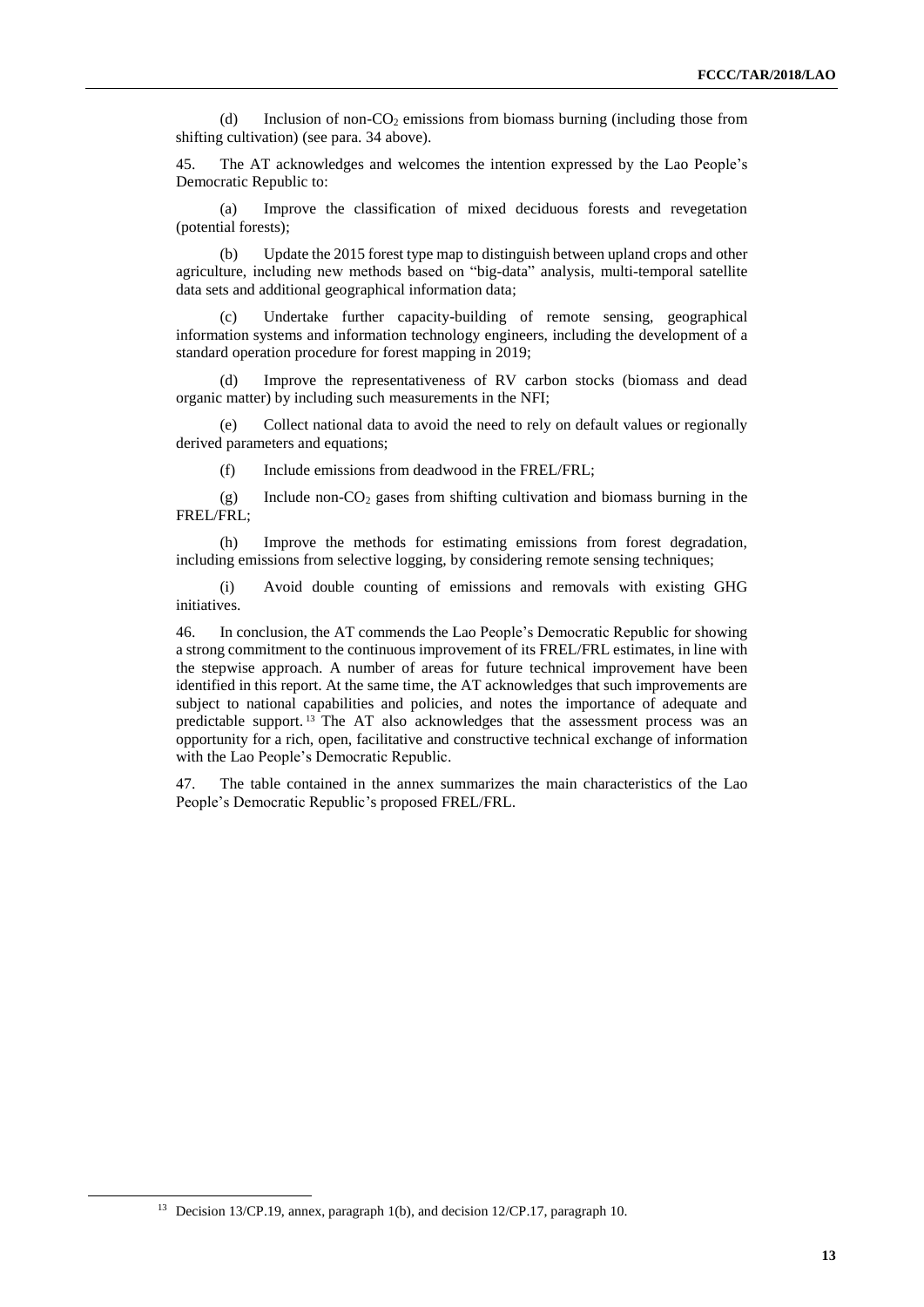### **Annex**

## **Summary of main features of the proposed forest reference emission level/forest reference level based on information provided by the Lao People's Democratic Republic**

| Main features of the FREL/FRL                                                                                                          |                                                                                   | Remarks                                                                                                                                                                                                                                                                                                                                                                                                                                                                                                                                                                                                                |  |  |
|----------------------------------------------------------------------------------------------------------------------------------------|-----------------------------------------------------------------------------------|------------------------------------------------------------------------------------------------------------------------------------------------------------------------------------------------------------------------------------------------------------------------------------------------------------------------------------------------------------------------------------------------------------------------------------------------------------------------------------------------------------------------------------------------------------------------------------------------------------------------|--|--|
| Proposed FREL/FRL<br>(in t CO <sub>2</sub> eq/year)<br>applicable to deforestation,<br>forest degradation and<br>enhancement of forest | 41,013,316 (emissions)<br>$-7,533,558$ (removals)                                 | The Party proposed two independent values for<br>its FREL/FRL for emissions and removals (see<br>para. 6 of this document).                                                                                                                                                                                                                                                                                                                                                                                                                                                                                            |  |  |
| carbon stocks                                                                                                                          |                                                                                   |                                                                                                                                                                                                                                                                                                                                                                                                                                                                                                                                                                                                                        |  |  |
| Type and duration of<br><b>FREL/FRL</b>                                                                                                | $FREL/FRL = historical$<br>emissions 2005–2014,<br>proposed duration<br>2015-2025 | FREL/FRL is estimated based on the averages of<br>historical emissions during 2005-2014. The<br>proposed validity of FREL/FRL is for the period<br>2015-2025 (11 years) (see para. 6 of this<br>document).                                                                                                                                                                                                                                                                                                                                                                                                             |  |  |
| Adjustment for national<br>circumstances                                                                                               | No                                                                                | The Lao People's Democratic Republic has not<br>applied adjustments for national circumstances.                                                                                                                                                                                                                                                                                                                                                                                                                                                                                                                        |  |  |
| National/subnational                                                                                                                   | National                                                                          |                                                                                                                                                                                                                                                                                                                                                                                                                                                                                                                                                                                                                        |  |  |
| Activities included                                                                                                                    | Deforestation<br>Forest degradation<br>Enhancement of forest<br>carbon stocks     |                                                                                                                                                                                                                                                                                                                                                                                                                                                                                                                                                                                                                        |  |  |
| Pools included                                                                                                                         | AB, BB                                                                            | The Party did not include deadwood and litter on<br>the basis of insignificance and lack of data (see<br>paras. 31-32 of this document). The Party did<br>not include soil organic carbon owing to a lack<br>of data (see para. 33 of this document). The AT<br>provided suggestions for including the<br>deadwood and litter pools in future submissions<br>(see paras. $31-32$ of this document).                                                                                                                                                                                                                    |  |  |
| Gases included                                                                                                                         | CO <sub>2</sub>                                                                   | The Party did not include non- $CO2$ emissions in<br>the FREL/FRL from biomass burning associated<br>mainly with shifting cultivation in the<br>FREL/FRL, owing to a relatively low<br>contribution of emissions of non- $CO2$ emissions<br>to the total forest-related emissions as well as the<br>methodological challenges associated with their<br>estimation (see para. 34 of this document).                                                                                                                                                                                                                     |  |  |
| Forest definition                                                                                                                      | Included                                                                          | Forest definition of the Lao People's Democratic<br>Republic covers both "current forest" (minimum<br>stand dbh of 10 cm, minimum crown cover<br>density of $20\%$ ; and minimum area of 0.5 ha)<br>and "potential forest", which represents<br>previously forested land expected to be restored<br>to "current forest". The AT notes that this<br>definition is consistent with the one used for the<br>national GHG inventory but not with the one<br>used for reporting to the Food and Agriculture<br>Organization of the United Nations Global<br>Forest Resources Assessment (see para. 37 of<br>this document). |  |  |